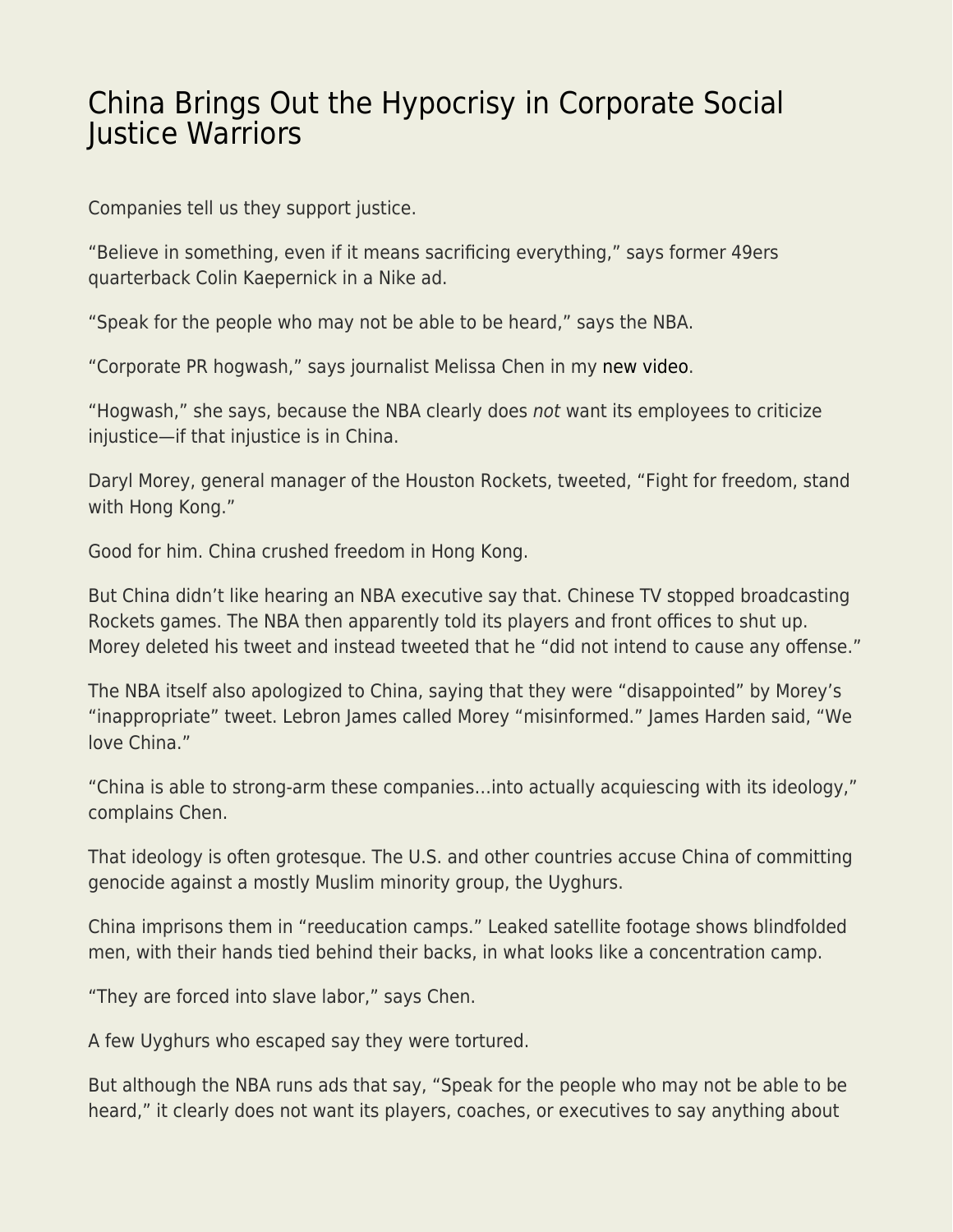Uyghur genocide.

Chamath Palihapitiya, a part owner of the Golden State Warriors, was unusually honest when he said, "Nobody cares about what's happening to the Uyghurs… We have a responsibility to take care of our own backyard first."

I took his comment to Chen.

"Companies like Apple, Nike, and Coca-Cola have part of their supply chain sourced from this region," she responds. "In these areas, Uyghurs are forced to participate in slave labor."

Hollywood doesn't care either. The movie Mulan was filmed in the same region where Uyghurs are tortured. In the credits, Disney gave "special thanks" to government departments in Xinjiang, where the abuse occurs.

Fast and Furious 9 actor John Cena, promoting his movie to people in Taiwan, said, "Taiwan is the first country that can watch F9."

What was wrong with that?

"He had the audacity to allude to the fact that Taiwan was a country," says Chen, "rather than a territory owned by China."

I don't know what China said to Cena or Universal Pictures, but soon Cena was on Chinese social media, groveling to China, saying "sorry" over and over. "I have made a mistake….I really love and respect the Chinese people….I made a mistake," he pleaded.

Chen calls that pathetic. "I think the Chinese government actually takes a lot of pleasure knowing that they can actually strong-arm individuals and companies into capitulation to its own political ideology."

Only one NBA player is principled enough to point out the NBA's hypocrisy: Boston Celtic Enes Kanter Freedom. He criticizes players who don't speak up because they fear losing Chinese business deals.

"Human rights and basic rights is way more important than any deal you can offer," he says. He loses lucrative shoe contracts because he sometimes displays messages on his shoes, like "Free Tibet" and "Stand With Taiwan." He denounces Chinese Uyghur oppression.

So China won't broadcast Celtics games.

But Freedom keeps speaking up, calling out hypocrites like Nike, which promotes social